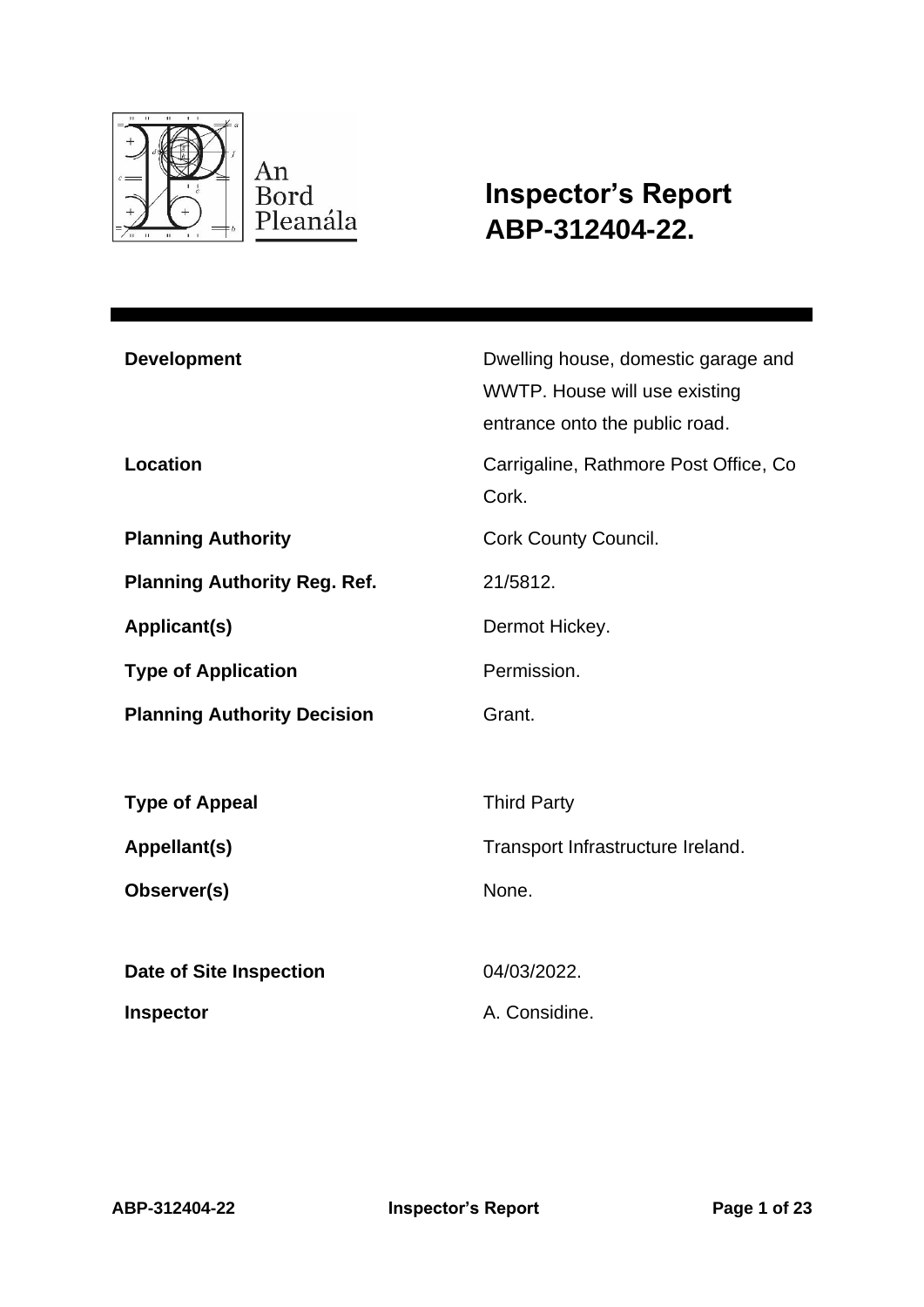# 1.0 **Site Location and Description**

- The appeal site is located in the townland of Carrigaline, Rathmore Post Office, Co.  $1.1.$ Cork, approximately 2.8km to the east of the Kerry border and Rathmore. The site lies to the south of the N72, National Secondary Road and off a stretch of the road which has a 100kph speed limit. The site is to be accessed via an existing and long established entrance which currently serves the applicants family farm yard. The applicants family home lies immediately to the east of the proposed development site and the existing house has a second vehicular entrance onto the N72.
- $1.2.$ The subject site has a stated area of 0.349 hectares and is currently under grass, forming part of the wider farmland holding. The site is level and adjoins the established farmyard to the south. There is a ditch along the northern boundary of the site, to the N72, and one along the eastern boundary of the site, which runs from north to south towards the rear of the existing farmyard and associated buildngs.

## 2.0 **Proposed Development**

- $2.1.$ Permission is sought, as per the public notices to construct a dwelling house and domestic garage served by mechanical aeration unit and sand polishing filter and use existing entrance onto the public road, all at Carrigaline, Rathmore Post Office, Co Cork.
- $2.2.$ The application included the following documents:
	- Plans and particulars
	- Completed planning application form
	- A cover letter from the applicants architect
	- A letter from the applicant setting out the reasons for the site selection.
	- Site Characterisation Form and details of the proposed WWTP to be used
	- Letter of consent from applicants father, landowner
- 2.2.1. Following a request for further information, the applicant submitted details of the existing traffic movements to and from the site via the access proposed to serve the development. In terms of the existing access, it is submitted that no works are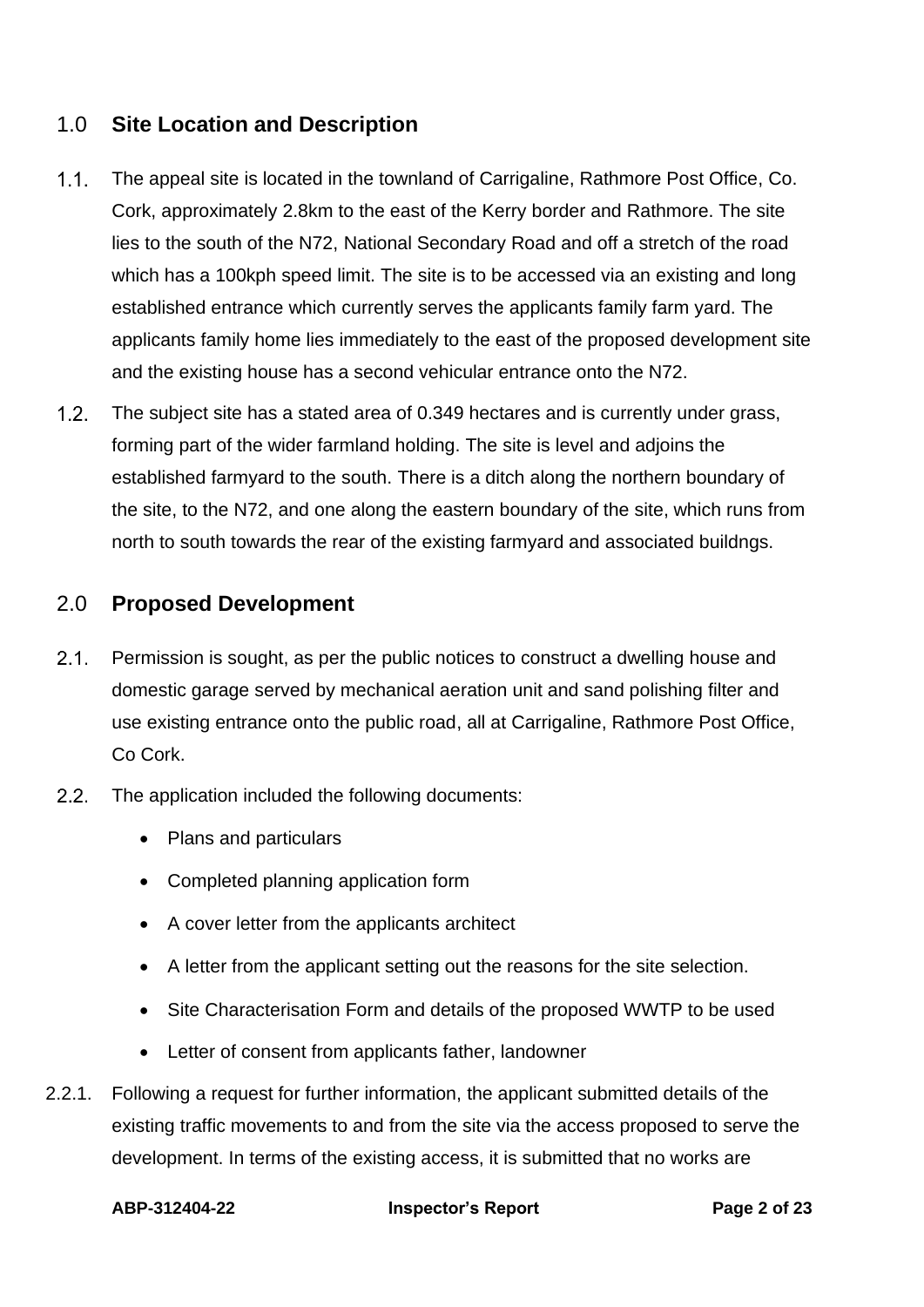required to setback roadside boundaries as sight distances in excess of 240m are available in both directions. The existing access is safe.

- 2.2.2. With regard to the TII submission, the applicants agent submits:
	- The proposal does not include a new entrance but intends to use an existing entrance, which is currently used daily by the applicant.
	- Using the existing entrance will not increase and generate additional traffic movements.
	- In terms of exceptional circumstances, it is submitted that the applicant needs to be close to the existing farmyard complex, and a grant of permission for the subject site would result in less traffic movements than if he lived off site.
	- Living off site would result in a minimum of 6 additional traffic movements daily, increasing to 12 daily movements during busy times on the dairy farm.
	- The proposal is a practical and logical solution which will result in less traffic movements.
	- The current site is more suitable than alternative locations in terms of traffic movements.

# 3.0 **Planning Authority Decision**

#### $3.1.$ **Decision**

The Planning Authority decided to grant planning permission for the proposed development subject to 22 conditions.

#### $3.2<sub>1</sub>$ **Planning Authority Reports**

### 3.2.1. **Planning Reports**

The initial Planning report considered the proposed development in the context of the details submitted with the application, internal technical reports, third party submission, planning history and the County Development Plan policies and objectives. The report also includes an Appropriate Assessment Screening and EIA assessment.

**ABP-312404-22 Inspector's Report Page 3 of 23**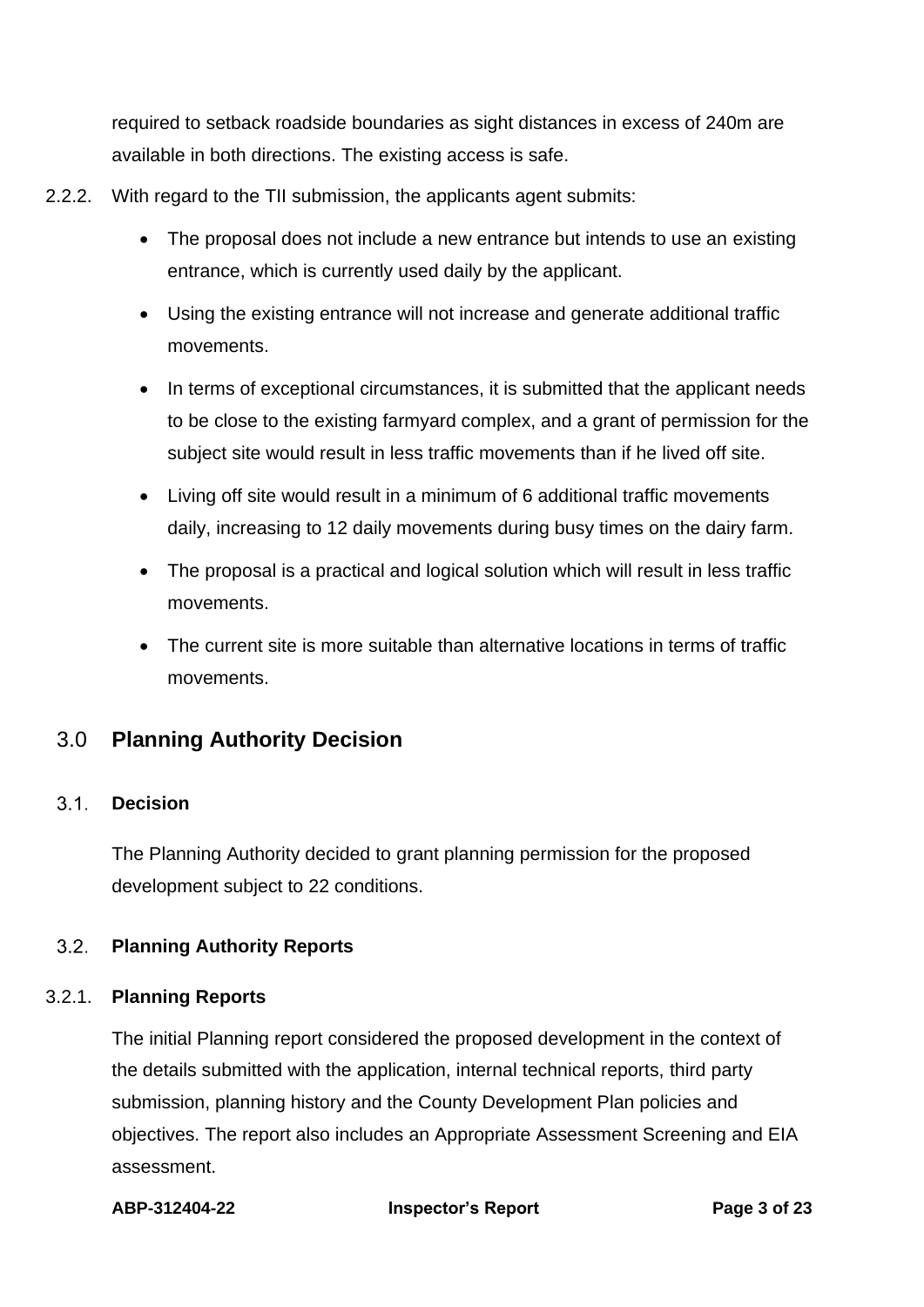The Planning Report concludes that the proposed development is acceptable in terms of principle in terms of settlement location policy. The report notes no objection to the proposed house design subject to a reduction in the ridge height and the proposed servicing of the site raises no issues. The report notes the proposal to use an existing access to the proposed dwelling and includes the commentary from both the Area Engineer and the TII. The report raises concerns regarding the access proposals and recommends that further information be sought in order to address the concerns of the AE.

The report concludes noting no concerns in terms of AA.

Following receipt of the response to the FI request, the second Planning Officers report concludes that the proposed amendments to the house were acceptable. The matters relating to the use of the existing access were also considered. Clarification was required in relation to the applicant demonstrating that he is working full time, only on the farm.

Following receipt of the response to the clarification request, the Planning Officer notes the evidence submitted in terms of the applicants' farming credentials. It is noted that the applicant did not confirm that he was farming fulltime and not otherwise engaged in employment elsewhere. The PO concludes that on the basis that the applicant is being honest and that he is a fulltime farmer, there is no objection to the proposed development. The final report recommends that permission be granted for the proposed development and this recommendation formed the basis of the Planning Authoritys' decision to grant planning permission.

### 3.2.2. **Other Technical Reports**

**Area Engineer:** The report notes that the applicant is proposing to use an existing farm entrance to access the proposed development. It is noted that 240m of sight lines are available.

> The report also notes the submission of the TII and considers that as this is an existing entrance with adequate sightlines in both directions, the development may not adversely affect or increase traffic movements along the national road. The report requires the applicant to outline what are the existing traffic movements in/out of the entrance and what would be the

**ABP-312404-22 Inspector's Report Page 4 of 23**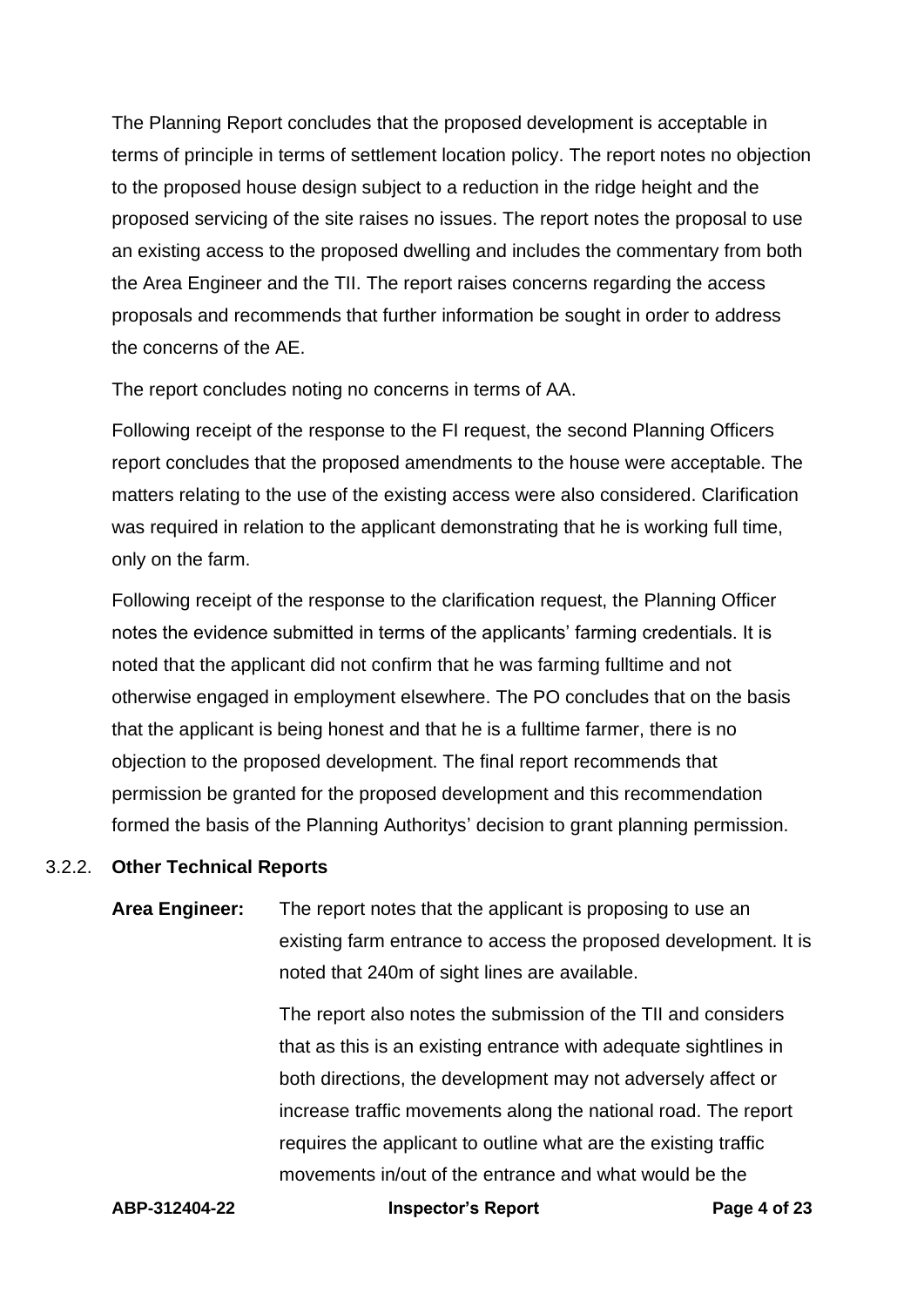potential increase in traffic movements as a result of the development.

No issues raised regarding water services.

The report concludes that there is a slight concern with the traffic hazard associated with the development and requests that further information be sought.

Following the submission of further information, the AE noted that the level of traffic movements will not increase because of the development. A development at an alternative location will result in an increase in traffic movements. The report concludes that the proposed development is acceptable. No objections to the proposed development subject to compliance with conditions.

# **National Roads Office:** The report notes that the proposal is at variance with official policy in relation to the control of development on/affecting national roads. It is submitted that the further information submission does not fulfil the policy requirements.

It is considered that ordinarily, the proposed development would intensify the use of the existing entrance in a 100kph speed limit and would adversely affect both the level of service of the road and the general safety. However, if the applicant's place of work is operating and running the dairy farm, which is located alongside the proposed development site, and that the dwelling house is to be the applicants only residence, the report considers that the intensification of use of the existing entrance is much reduced.

The Cork NRDO has no objection to the development subject to appropriate verification that farming is the applicants main occupation.

### 3.2.3. **Prescribed Bodies**

### **Irish Water:** No objection

**ABP-312404-22 Inspector's Report Page 5 of 23**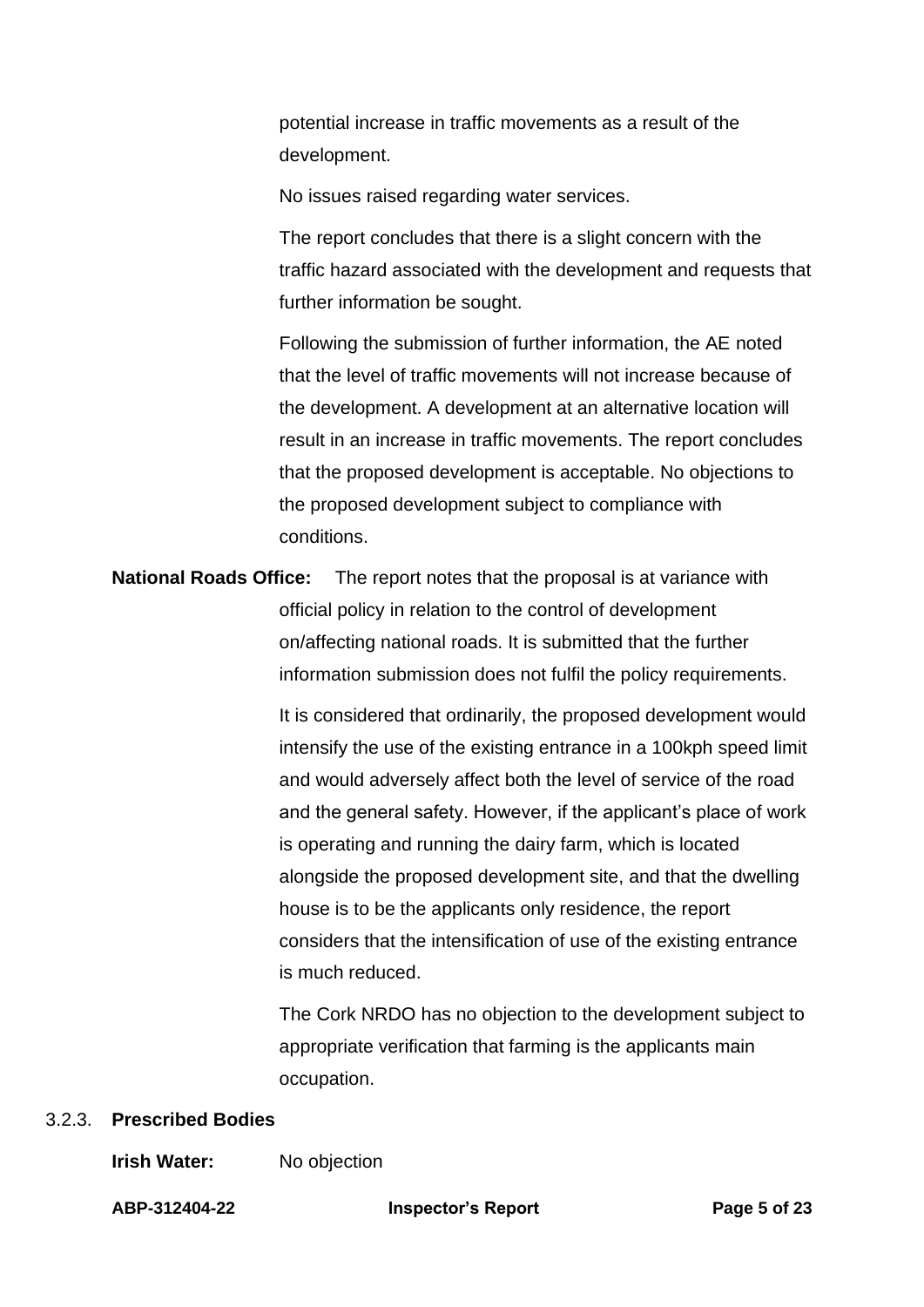**TII:** The report submits that the proposed development, by itself or by the precedent which a grant of permission for it would set, would adversely affect the operation and safety of the national road network. The report recommends that permission be refused.

> Following the submission of further information, no further submission from the TII was received.

### 3.2.4. **Third Party Submissions**

None.

# 4.0 **Planning History**

The following is the relevant planning history pertaining to the subject site:

**PA ref: 91/2421:** Permission granted for the retention and completion of an unroofed silo.

**PA ref: 89/3149:** Permission granted for farm buildings.

# 5.0 **Policy and Context**

#### $5.1.$ **National Planning Framework – Project Ireland 2040, DoHP&LG 2018**

- 5.1.1. The National Planning Framework Project Ireland 2040 is a high-level strategic plan for shaping the future growth and development of Ireland to 2040. A key objective of the Framework is to ensure balanced regional growth, the promotion of compact development and the prevention of urban sprawl. It is a target of the NPF that 40% of all new housing is to be delivered within the existing built-up areas of cities, towns and villages on infill and/or brownfield sites with the remaining houses to be delivered at the edge of settlements and in rural areas.
- 5.1.2. National Policy Objective 15 seeks to Support the sustainable development of rural areas by encouraging growth and arresting decline in areas that have experienced low population growth or decline in recent decades and by managing the growth of areas that are under strong urban influence to avoid over-development, while sustaining vibrant rural communities.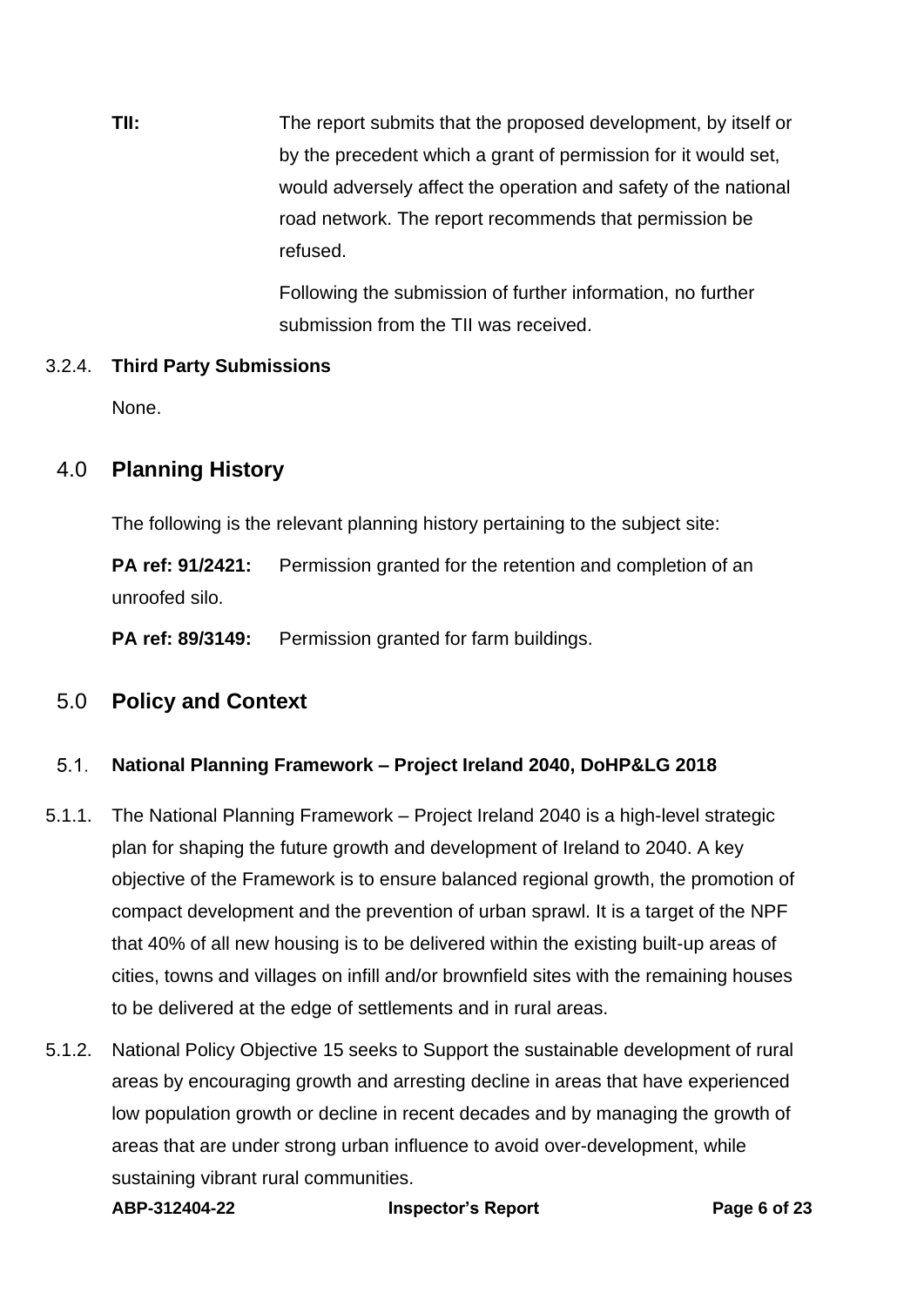5.1.3. National Policy Objective 19 refers to the necessity to demonstrate a functional economic or social requirement for housing need in areas under urban influence, ie. the commuter catchment of cities and large towns and centres of employment. This will also be subject to siting and design considerations. In rural areas elsewhere, it refers to the need to facilitate the provision of single housing in the countryside based on siting and design criteria for rural housing in statutory guidelines and plans, having regard to the viability of smaller towns and rural settlements.

#### $5.2.$ **Sustainable Rural Housing Development Guidelines 2005**

- 5.2.1. The Rural Housing Guidelines seek to provide for the housing needs of people who are part of the rural community in all rural areas and makes a distinction between 'Urban Generated' and 'Rural Generated' housing need. Chapter 4 of the guidelines relates to rural housing and planning applications and sets out the information the Planning Authority will need to enable a speedy and informed decision to be made in all areas including road safety requirements. Examples are given of the types of circumstances for which 'Rural Generated Housing Need' might apply, including 'persons who are an intrinsic part of the rural community' and 'persons working full time or part time in rural areas'.
- 5.2.2. The Guidelines further require that new houses in rural areas be sited and designed in a manner so as to integrate well with their physical surroundings and generally be compatible with water protection, roads, traffic and public safety as well as protecting the conservation of sensitive areas.
- 5.2.3. Section 3.3.4 deals with transport and indicates the need to protect the national road network by not permitting new access to such roads for residential, commercial or industrial or other development dependent on such means of access outside of the speed limit zones for towns and villages.

### $5.3.$ **Spatial Planning and National Roads – Guidelines for Planning Authorities, 2012**

Section 2.5 states that the policy of the PA will be to avoid the creation of any additional access points from new development or the generation of increased traffic from existing accesses to national roads to which speed limits greater than 60kmh

**ABP-312404-22 Inspector's Report Page 7 of 23**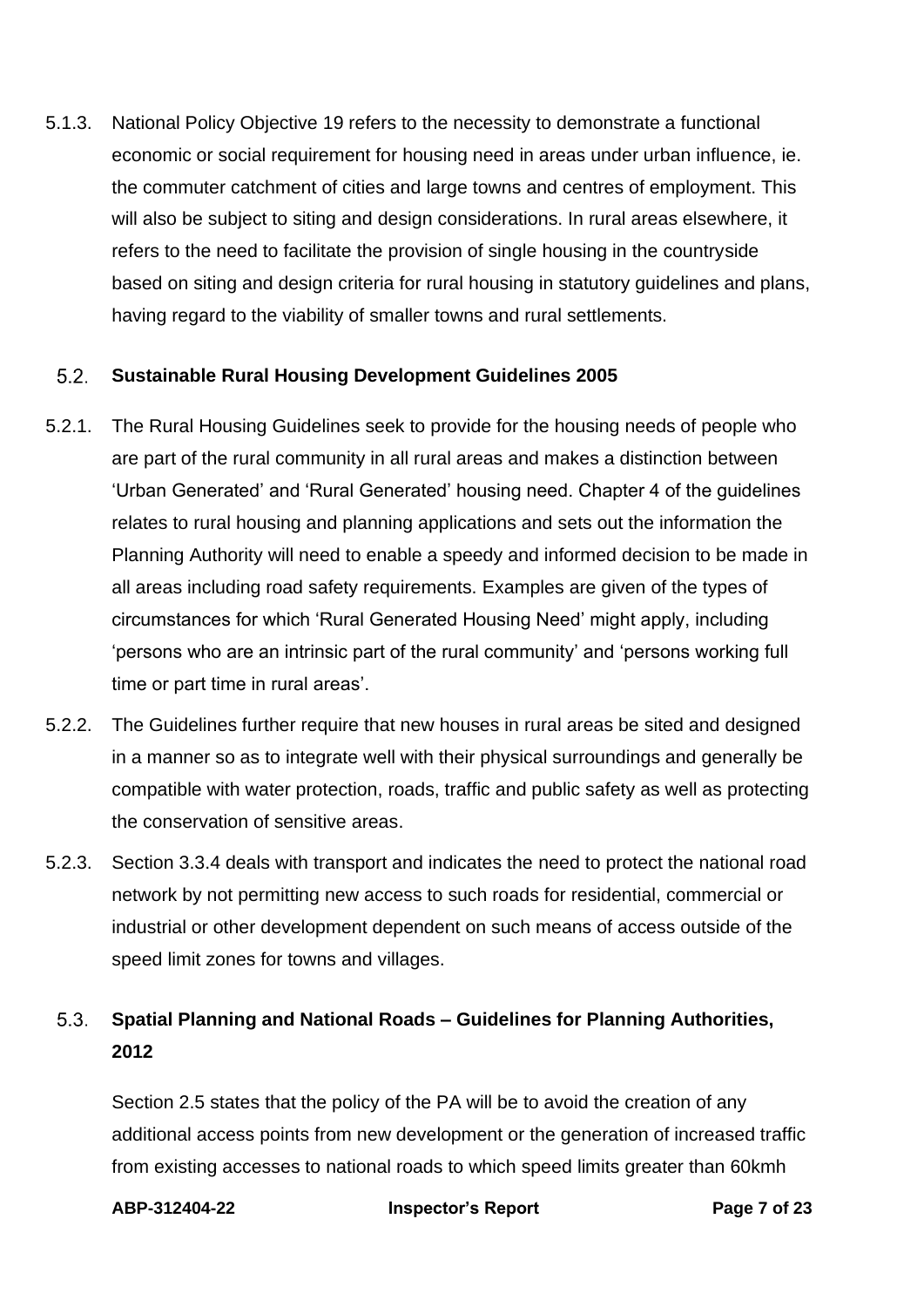apply. This provision applies to all categories of development, including individual houses in rural areas, regardless of the housing circumstances of the applicant.

#### $5.4.$ **Development Plan**

5.4.1. Cork County Development Plan 2014 is the relevant policy document pertaining to the subject site. The site is located in a rural area which is identified in the 2014 CDP as being Structurally Weak. Chapter 4 of the Plan, Section 4.3 identifies such areas as being less populated rural parts of the county which exhibit characteristics such as persistent and significant population decline. Section 4.4 of the Plan sets out the categories of rural generated housing need and policy RCI 4-6 relates to Structurally Weak Rural Areas stating as follows:

> These less populated areas are more distant from urban areas and suffer from persistent population decline with lower demand for rural housing. Therefore, it is an objective to accommodate permanent residential development as it arises in Structurally Weak Rural Areas subject to good planning practice in matters such as design, location and the protection of important landscapes and any environmentally sensitive areas.

- 5.4.2. The site is also located off the National Secondary Road, the N72 and as such, Policy TM 3-1 is relevant, and in particular the following sections:
	- c) Restrict individual access onto national roads, in order to protect the substantial investment in the national road network, to improve carrying capacity, efficiency and safety and to prevent the premature obsolescence of the network.
	- d) Avoid the creation of additional access points from new development or the generation of increased traffic from existing accesses onto national roads to which speed limits greater than 50kph apply.

#### $5.5$ **Natural Heritage Designations**

The site is not located within any Natura 2000 site. The closest Natura 2000 site is the Blackwater River (Cork/Waterford) SAC (Site Code: 002170) which is located approximately 250m to the south of the site.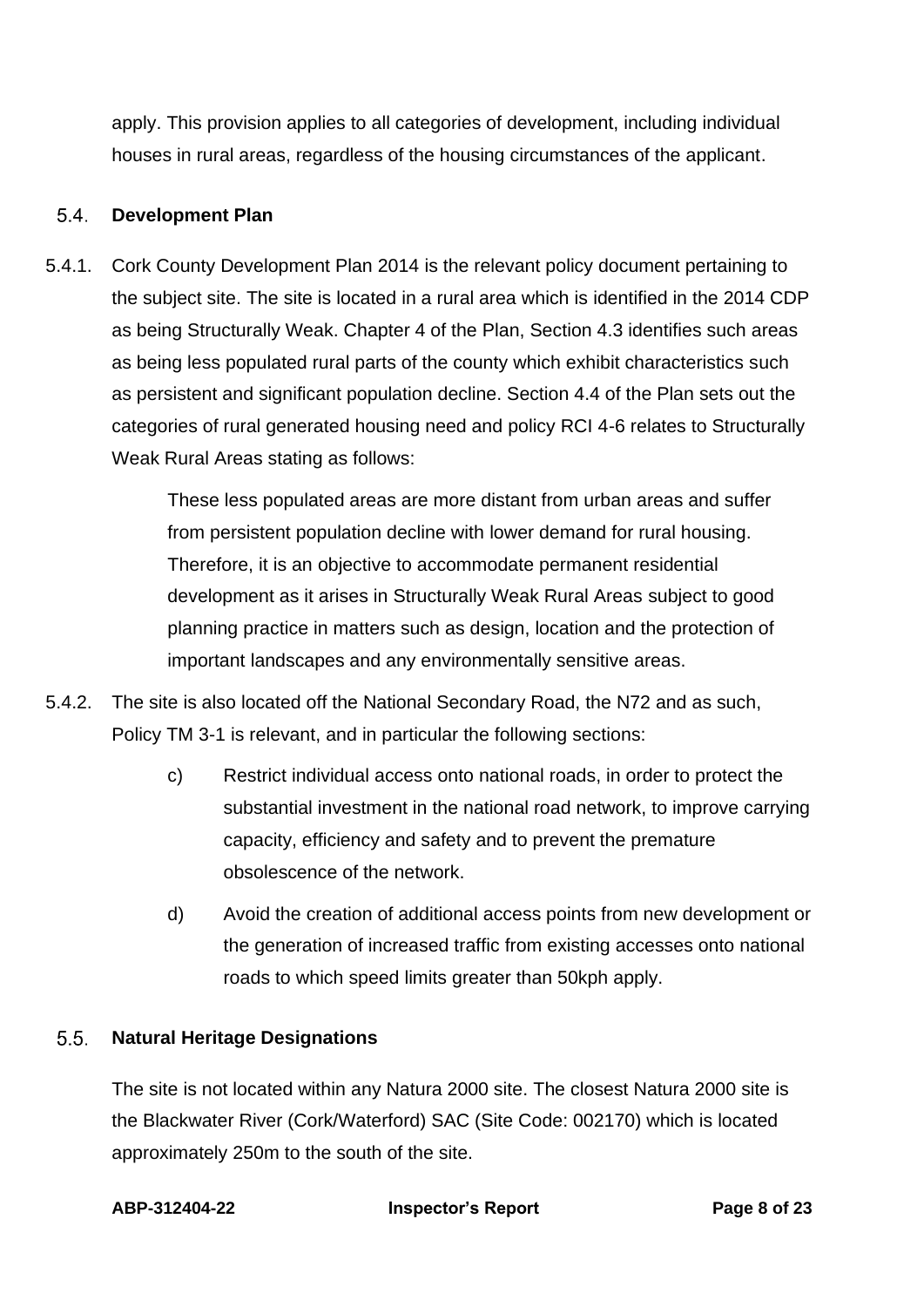#### $5.6.$ **EIA Screening**

- 5.6.1. The application was submitted to the Board after the 1<sup>st</sup> September 2018 and therefore after the commencement of the European Union (Planning and Development) (Environmental Impact Assessment) Regulations 2018.
- 5.6.2. Item (10)(b) of Schedule 5 Part 2 of the Planning and Development Regulations 2001 (as amended) provides that mandatory EIA is required for the following classes of development:
	- Construction of more than 500 dwelling units
	- Urban development which would involve an area greater than 2ha in the case of a business district, 10ha in the case of other parts of a built-up area and 20ha elsewhere.
- 5.6.3. The proposed development comprises the construction of a rural house in Co. Cork, on a site of 0.349ha. It is therefore considered that the development does not fall within the above classes of development and does not require mandatory EIA. The requirements of section 172(1)(b) of the Planning and Development Act 2000 (as amended), in terms of sub-threshold developments, on preliminary examination it can be concluded that there is no real likelihood of significant effects on the environment.
- 5.6.1. Having regard to:
	- (a) the nature and scale of the development,
	- (b) the location of the development outside of any sensitive location specified in article 109(3) of the Planning and Development Regulations 2001 (as amended),

It is concluded that there is no real likelihood of significant effects on the environment arising from the proposed development. The need for environmental impact assessment can, therefore, be excluded at preliminary examination and a screening determination is not required.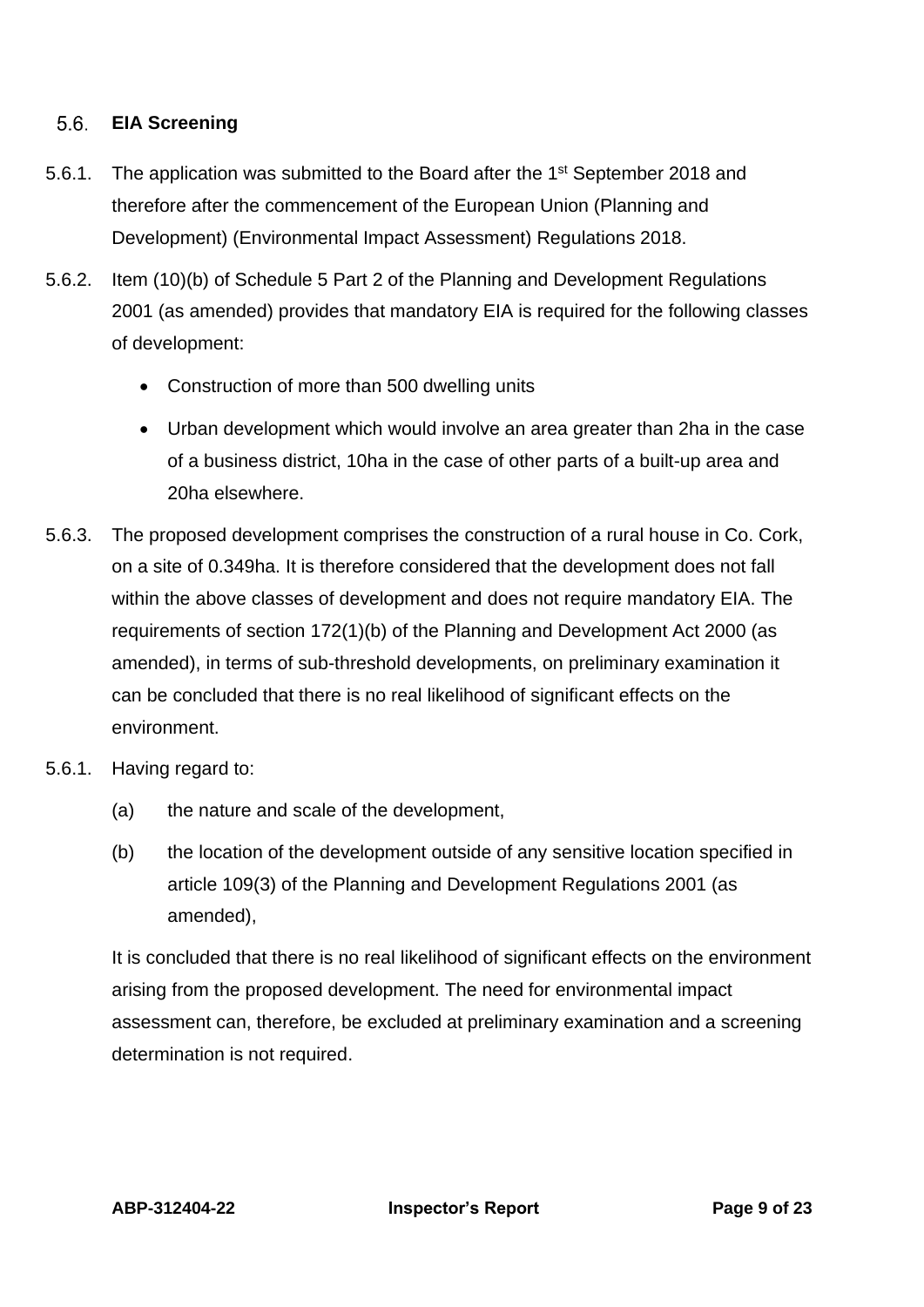# 6.0 **The Appeal**

### **Grounds of Appeal**

- 6.1.1. This is a third-party appeal from TII, against the decision of the Planning Authority to grant planning permission for the proposed development. The appeal document notes that the proposed development relies on the use of a private entrance directly onto the N72 national secondary road, where the 100kph speed limit applies and a such, it is at variance with the provisions of official policy.
- 6.1.2. The grounds of appeal are summarised as follows:
	- National policy is to avoid the creation of any additional access points from new development or the generation of increased traffic from existing accesses to national roads and is applicable to all categories of development.
	- TII considers that the provision of a new additional house accessing the N72, regardless of the applicants housing circumstances, will inevitably bring about additional vehicular movements resulting in intensification of access onto and off the N72.
	- It is considered that a grant of permission would be at variance with official policy to preserve the level of service, safety and carrying capacity of national roads and to protect the public investment in such roads and would set an undesirable precedent for further similar development.
	- National roads account for less than 6% of the total length of public roads in the country and there is a critical need to maintain the strategic function and to protect, maintain and ensure the safety of this finite and critical network resource.
	- The creation of new accesses and intensification of existing accesses to national roads gives rise to the generation of additional turning movements that introduce additional safety risks to road users.
	- It is considered that the permission granted is inconsistent with the provisions of the Cork County Development Plan 2014-2020, in particular Objective TM 3-1. The TII does not concur with the conclusions of the PA.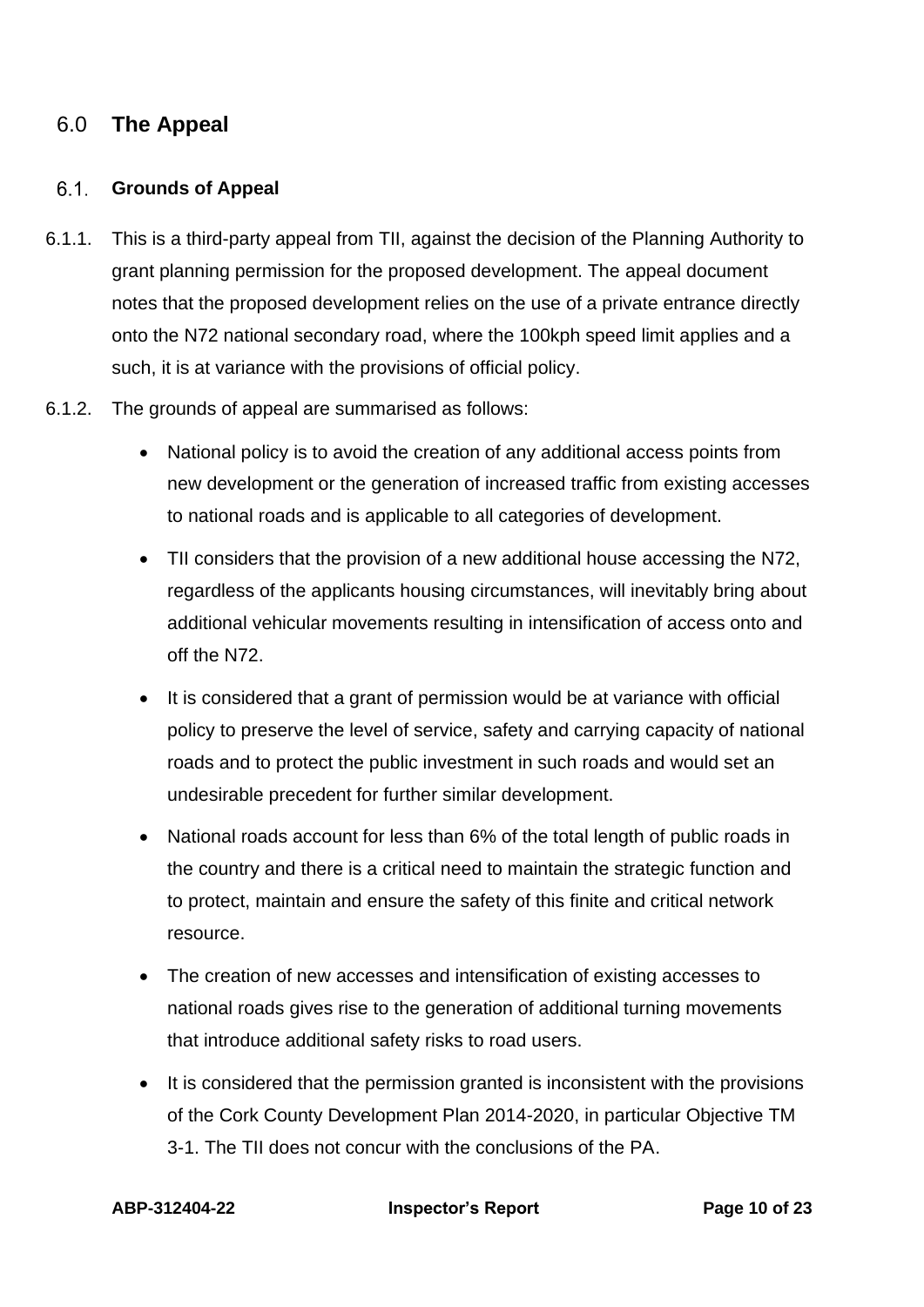- It is noted that the applicants landholding has the availability of access to a lower category local road.
- The Council appears to have relied on the NRO report, which does not represent TIIs position. The Planner report dated 2 December 2021 appears to refer to the NRO comments as those of TII, which is incorrect.
- Section 206 of the DoECLG Guidelines provide a mechanism whereby a less restrictive approach may be applied to the control of development accessing national secondary roads as part of the Development Plan process. Neither the current or draft plan include agreed exceptions in this regard.
- No exceptional reasons have been outlined to justify such a significant departure from official policy and road safety considerations in this instance.
- The precedent a grant of permission would set would conflict with national policy and the provisions of the CDP.
- It is a priority to ensure adequate maintenance of the national road network in order to protect the value of previous investment.

It is requested that the Board refuse permission for the proposed development.

### $6.2.$ **First-Party Response to Third-Party Appeal**

- 6.2.1. The applicants' have responded to the third-party appeal. The response to the grounds of appear are summarised as follows:
	- The TII appeal hinges on the presumption that the proposed development will increase the number of turning movements onto the N72. This is not the case.
	- The applicant currently lives in the family home and works in the adioining farmyard. The proposed development site will not result in an increase in turning movements onto the N72 as he will continue to run the farm in the same manner he currently does.
	- Any alternative site will increase traffic movements to and from the farm as he will have to attend between 3 and 6 times a day depending on the time of year, resulting in between 12 and 24 movements on/off the N72 per day.

**ABP-312404-22 Inspector's Report Page 11 of 23**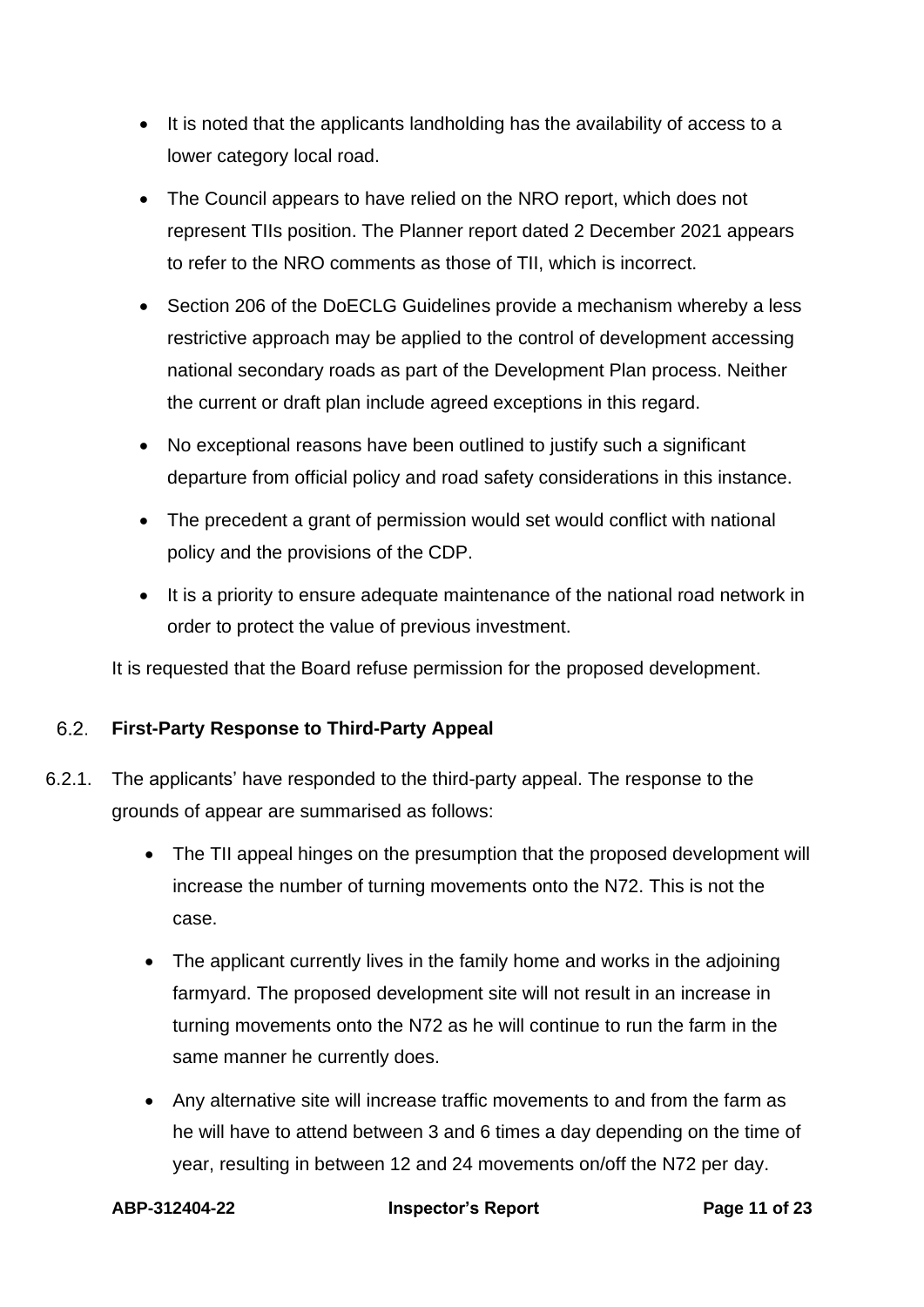• Sight distances of 240m, in excess of the 215m required, are available at the existing entrance.

The Board will note that a further submission by the First Party, sent 4 days after the initial response to the third-party appeal was returned under the provisions of Section 129(4) of the Planning and Development Act, 2000 (as amended)

### $6.3.$ **Planning Authority Response**

The Planning Authority submitted a response to the third-party appeal noting that the relevant issues have been covered in the technical reports already forwarded to the Board. The PA has no further comments to make.

#### 6.4. **Observations**

None.

## 7.0 **Assessment**

Having undertaken a site visit and having regard to the relevant policies pertaining to the subject site, the nature of existing uses on and in the vicinity of the site, the nature and scale of the development the subject of this retention application and the nature of existing and permitted development in the immediate vicinity of the site, I consider that the main issues pertaining to the proposed development can be assessed under the following headings:

- 1. Principle of the development
- 2. Roads & Traffic
- 3. Visual Impacts
- 4. Water Services & Site Suitability Issues
- 5. Other Issues
- 6. Appropriate Assessment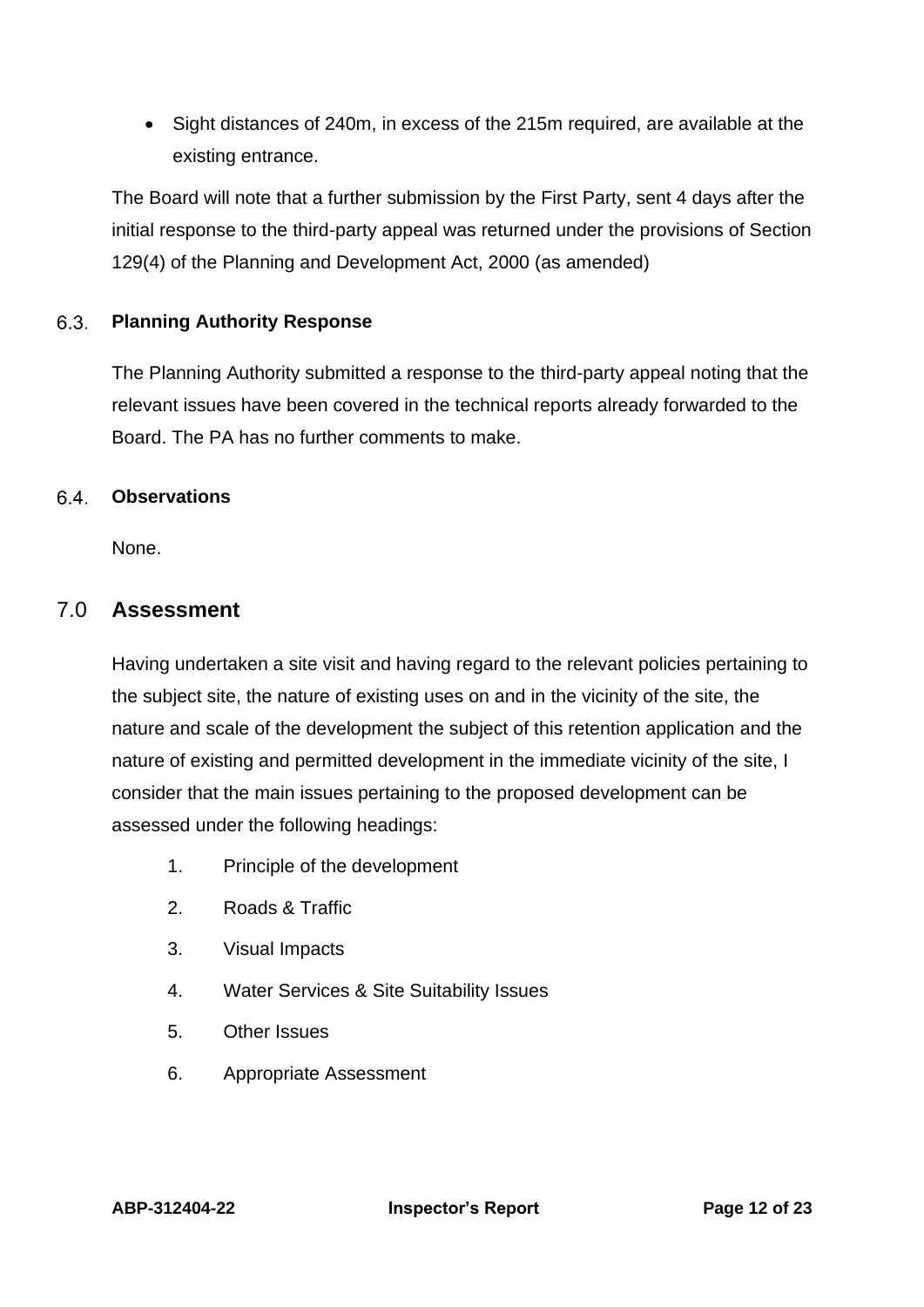#### $7.1.$ **Principle of the Development:**

7.1.1. The Cork County Development Plan 2014 is the relevant policy document pertaining to the subject site. The site is located in a rural area which is identified in the 2014 CDP as being Structurally Weak. Chapter 4 of the Plan, Section 4.3 identifies such areas as being less populated rural parts of the county which exhibit characteristics such as persistent and significant population decline. Section 4.4 of the Plan sets out the categories of rural generated housing need and policy RCI 4-6 relates to Structurally Weak Rural Areas stating as follows:

> These less populated areas are more distant from urban areas and suffer from persistent population decline with lower demand for rural housing. Therefore, it is an objective to accommodate permanent residential development as it arises in Structurally Weak Rural Areas subject to good planning practice in matters such as design, location and the protection of important landscapes and any environmentally sensitive areas.

- 7.1.2. In terms of the above, I note that the applicant is the son of the landowner and that he currently lives in the family home. He has not owned a house in the rural area, and the proposed house will be his permanent place of residence. In addition, it is noted that the applicant is farming the land with his father, and it appears that he is full time farming. As such, I am satisfied that the applicant has established a need to live in the rural area, and, in terms of the above policy objective, I would consider that the applicant adequately accords with the Cork County Development Plan in terms of settlement location policy, the provisions of the National Planning Framework and the guidance provided within the Sustainable Rural Housing Guidelines.
- 7.1.3. The site, however, is also located off the National Secondary Road, the N72 and as such, Policy TM 3-1 is relevant, and in particular the following sections:
	- c) Restrict individual access onto national roads, in order to protect the substantial investment in the national road network, to improve carrying capacity, efficiency and safety and to prevent the premature obsolescence of the network.
	- d) Avoid the creation of additional access points from new development or the generation of increased traffic from existing accesses onto national roads to which speed limits greater than 50kph apply.

**ABP-312404-22 Inspector's Report Page 13 of 23**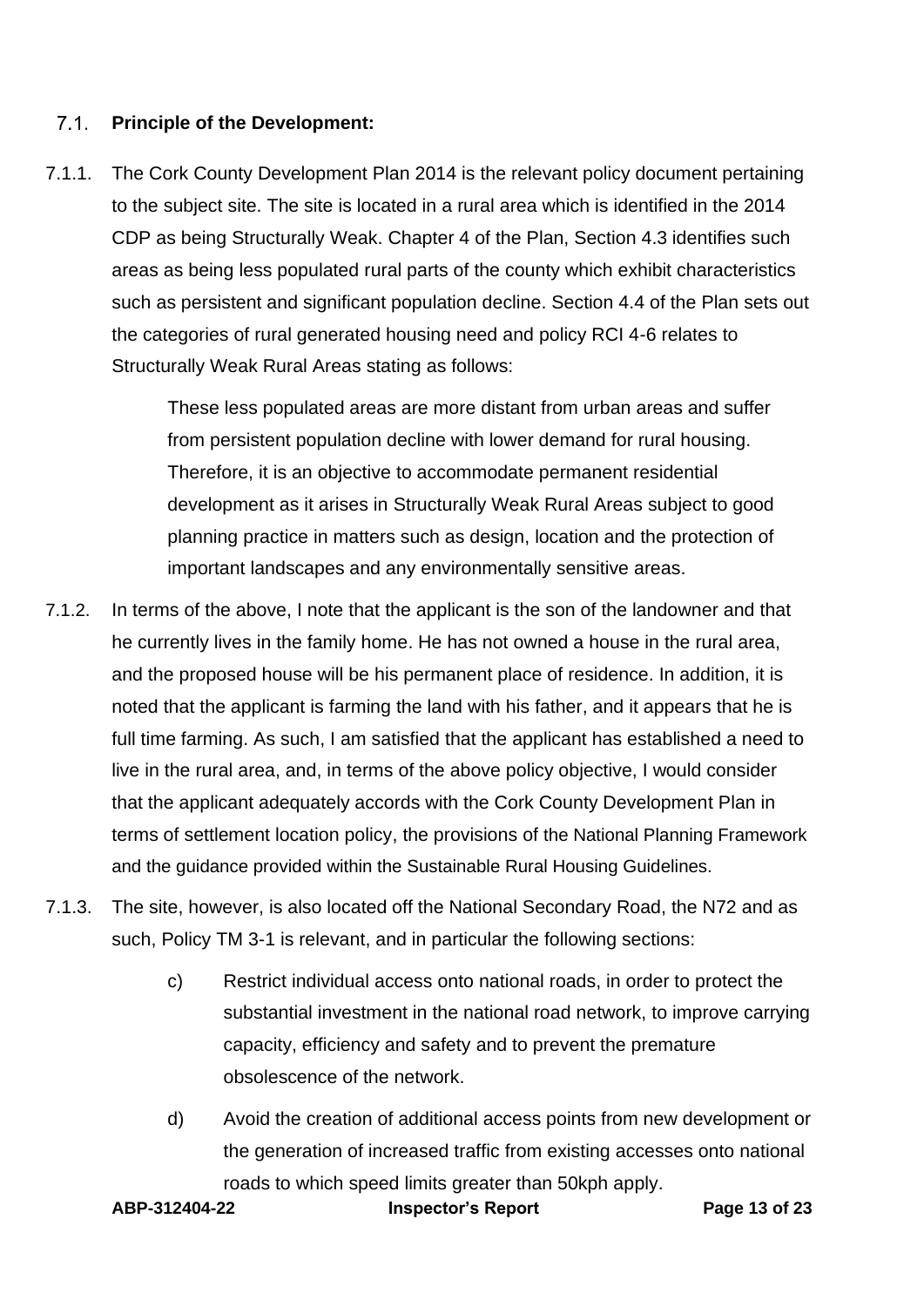7.1.4. The Board will note that the proposed development does not essentially propose to construct a new entrance onto the N72, rather, the existing entrance will be used to access the proposed residential site. The TII has submitted a third-party appeal and while I accept the principle of the proposed development, I will discuss roads and traffic matters further below.

#### $7.2.$ **Roads & Traffic**

- 7.2.1. The sole issue relating to the principle of the proposed development lies in the access to the site. The development proposes to use the existing entrance which is used on a daily basis to serve the applicants family home and his place of work, the family farm. I fully acknowledge the submission of the TII, and national policy which seeks to protect the the strategic function of the national road network, and the investment in the network.
- 7.2.2. There is a difficulty in considering this proposal given the fact that all policies pertaining to the national road network seeks to prevent any development which requires access via a national road. Of note, the Spatial Planning and National Roads – Guidelines for Planning Authorities, 2012, Section 2.5, states that the policy of the PA will be to avoid the creation of any additional access points from new development or the generation of increased traffic from existing accesses to national roads to which speed limits greater than 60kmh apply. This provision applies to all categories of development, including individual houses in rural areas, regardless of the housing circumstances of the applicant. The Board will also note that the family landholding includes land which does not require direct access off the national road network.
- 7.2.3. As such, notwithstanding that the applicant is farming the land and currently lives in the family home adjacent to the farmyard, the site, and existing access, is located on a stretch of the N72 which has a speed limit of 100kmh, well in excess of the 60kmh stipulated in the guidelines. While I acknowledge the arguments of the applicant in terms of residing off the site, it is clear that the proposed development would intensify the use of an existing entrance onto the N72 where the maximum speed limit applies. I cannot therefore conclude otherwise but that a grant of planning permission would be contrary to TM 3-1 of the Cork County Development Plan and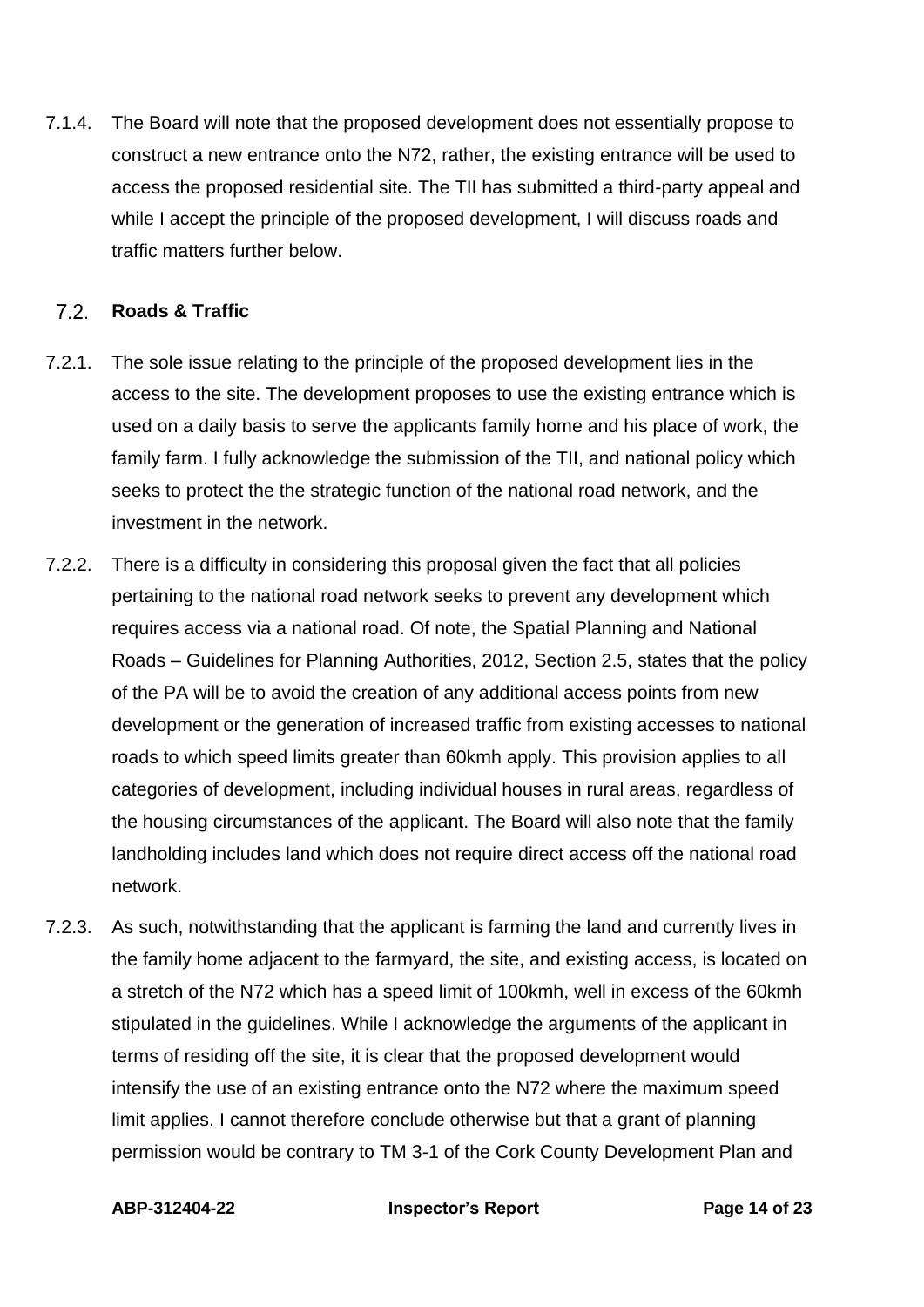would also be contrary to Department of Environment, Community and Local Government Guidelines 'Spatial Planning and National Roads' 2012.

7.2.4. The proposal if approved would be contrary to national policy, would result in an intensification of an existing direct access onto a national road where the maximum speed limit applies and would therefore, by itself and by precedent, endanger public safety by reason of traffic hazard.

#### $7.3$ **Visual Impacts**

- 7.3.1. The subject site is not located within any designated or sensitive landscape. The proposed house design provides for a contemporary two storey house with an overall stated floor area of approximately 245m². The drawings indicate a plaster finish with stone on the front elevation at ground floor level to the entrance and sitting room elevations.
- 7.3.2. The layout of the site sets the proposed house towards the centre/rear of the site. The site boundaries comprise mature hedgerows and trees to the rear (south) and eastern boundaries. The front boundary comprises a low sod and stone boundary with trees intermixed. The development will not see the removal of the front boundary and the proposed access to the site, from the existing drive which accesses the farmyard to the south-east of the proposed site, is proposed between two existing trees. There will be little impact to the existing natural boundaries.
- 7.3.3. I have no objections to the proposed development in terms of design. In terms of the visual impacts arising, I note that the house is set back from the public road. Having regard to the scale of the proposed house on the site, together with the area of the wider site, existing site boundaries and the presence of the established farmyard and associated buildings, I am satisfied that the development can be accommodated on the site. I do not consider that there are any significant visual impacts arising in the vicinity of the subject site.

#### $7.4.$ **Water Services & Site Suitability Issues**

**ABP-312404-22 Inspector's Report Page 15 of 23** 7.4.1. In terms of site suitability, the Board will note that the proposed house is to be served by a connection to the mains water supply and a mechanical aeration unit and sand polishing filter. Having considered the information provided on the planning authority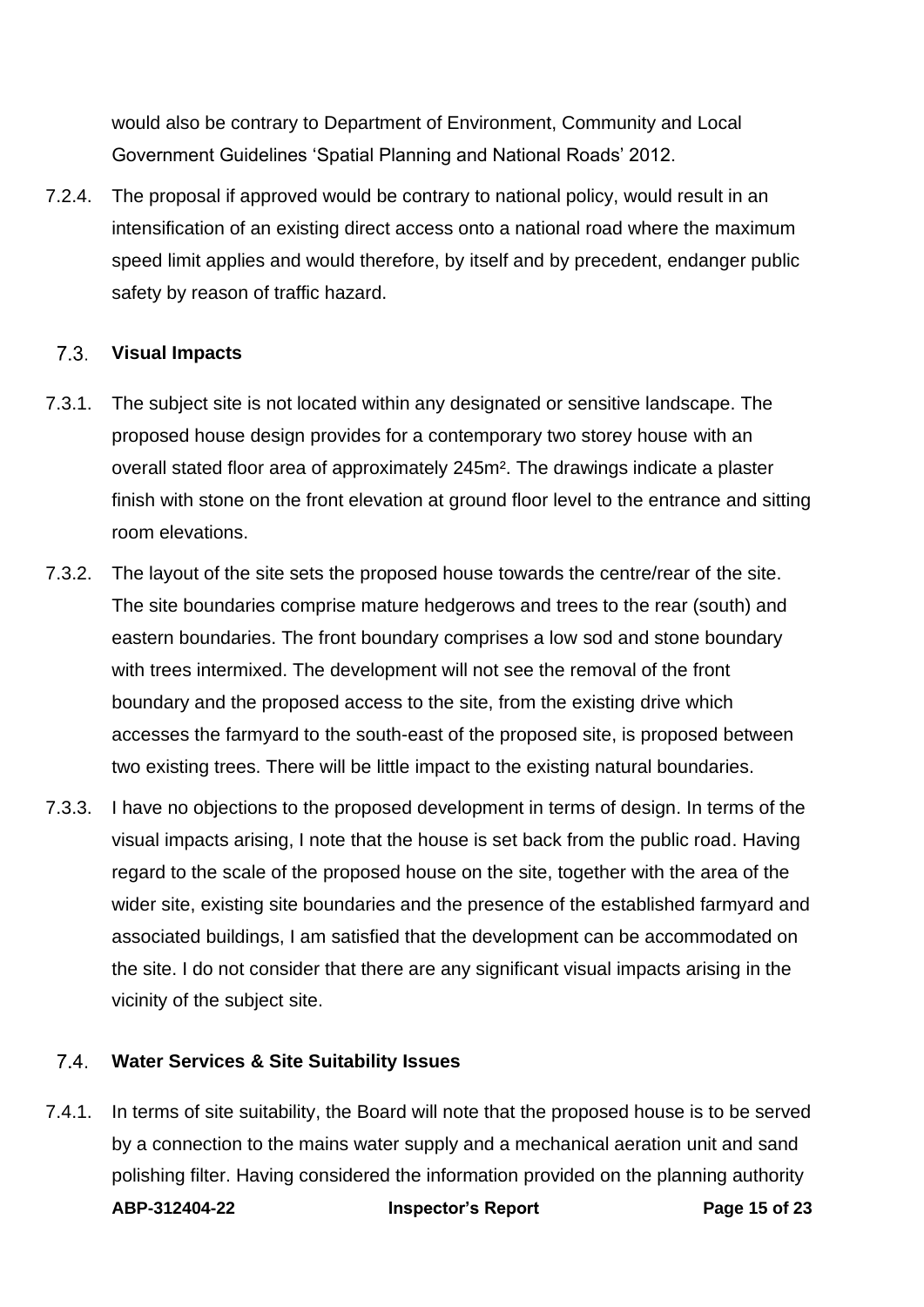file with regard to the proposed development, it is clear that the sites suitability with regard to the treatment and disposal of wastewater has been considered. In this regard, the applicant submitted a completed site suitability assessment regarding the suitability of the proposed site in terms of the treatment and disposal of wastewater generated on the site.

- 7.4.2. The site characterisation assessment, submitted as part of the planning application, notes that no bedrock was identified in the trial pit, which was dug to 2.1m bgl. The water table was noted at 2m bgl. The assessment identifies that the site is located in an area where there is no Groundwater Protection Scheme but categorises the site as being a locally important aquifer (LI) with low vulnerability. A Groundwater Protection Repose of R1 is indicated. The bedrock type is described as 'Namurian Shale, Sandstone, Siltstone & Coal' while the soil and subsoil type is identified as silt/clay.
- 7.4.3. \*T tests were carried out on the site at a level of 0.8m bgl at the base of the hole, yielded a value of 46.67. \*P tests were also carried out at a level of 0.4m bgl, yielding a value of 29.94. The report concludes recommending a packaged wastewater treatment system and polishing filter. A Tricel Novo Package Plant, with a PE capacity of 6, will be installed and will discharge to a 15m<sup>2</sup> Sandcel Sand Polishing filter which will provide tertiary treatment. The system will discharge to groundwater with a hydraulic loading rate of 10l/m2.
- 7.4.4. I am satisfied that overall, if permitted, the development is acceptable in terms of site suitability for the treatment and disposal of wastewater arising from the development.

#### $7.5$ **Other Issues**

### 7.5.1. **Development Contribution**

The subject development is liable to pay development contribution, a condition to this effect should be included in any grant of planning permission.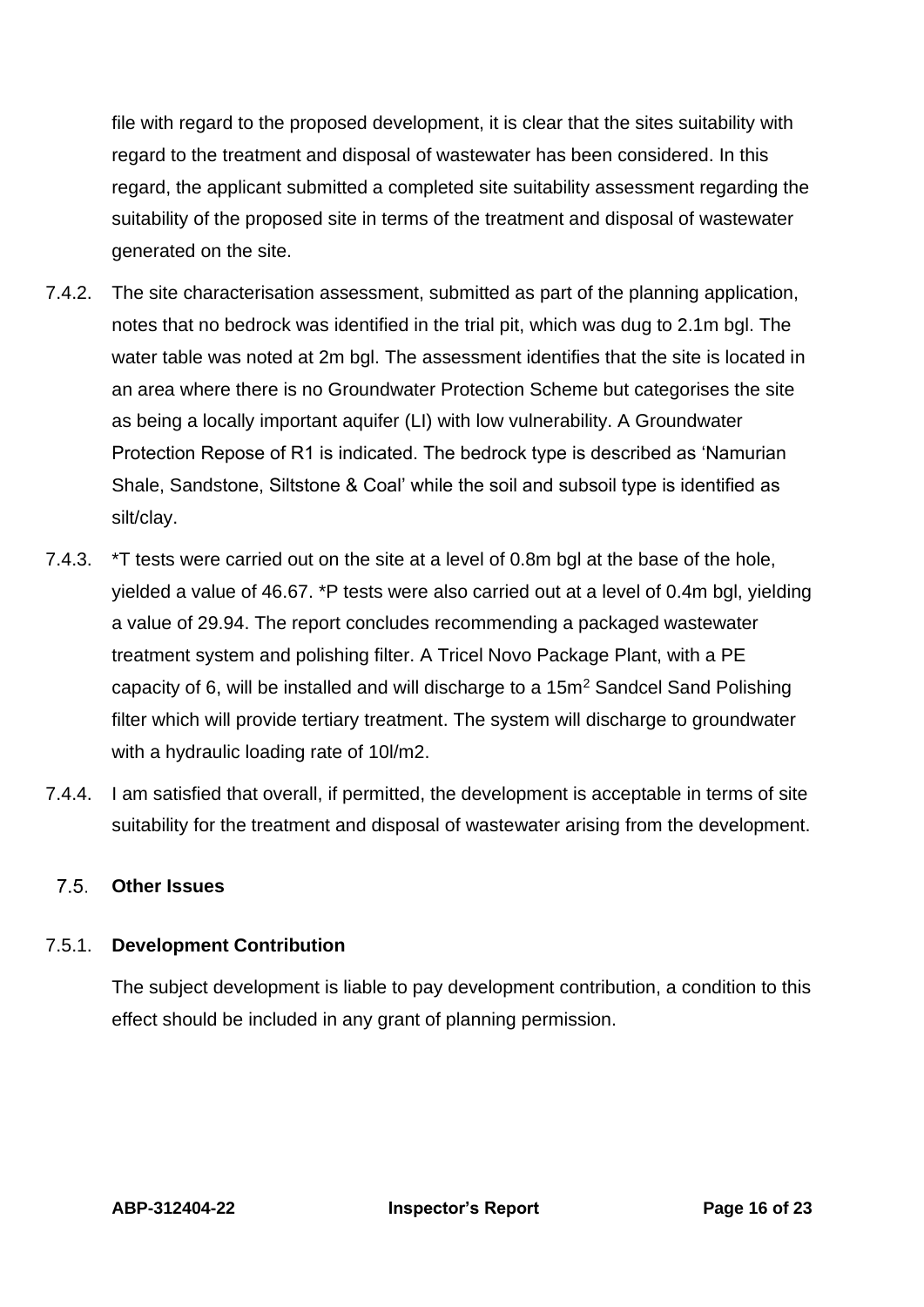# 8.0 **Appropriate Assessment**

#### $8.1.$ **Introduction**

- 8.1.1. The EU Habitats Directive 92/43/EEC provides legal protection for habitats and species of European importance through the establishment of a network of designated conservation areas collectively referred to as Natura 2000 (or 'European') sites.
- 8.1.2. Under Article 6(3) of the Habitats Directive, an Appropriate Assessment must be undertaken for any plan or programme not directly connected with or necessary to the management of a European site but likely to have a significant effect on the site in view of its conservation objectives. The site is not located within any Natura 2000 site. The closest Natura 2000 site is the Blackwater River (Cork/Waterford) SAC (Site Code: 002170) which is located approximately 250m to the south of the site. The development the subject of this application and appeal is not directly connected with or necessary to the management of a European site. The applicant did not submit a Natura Impact Statement.
- 8.1.3. Guidance on Appropriate Assessment is provided by the EU and the NPWS in the following documents:
	- Assessment of plans and projects significantly affecting Natura 2000 sites methodological guidance on the provisions of Article 6(3) and (4) of the Habitats Directive 92/43/EEC (EC, 2001).
	- Appropriate Assessment of Plans and Projects in Ireland Guidance for Planning Authorities (DoEHLG), 2009.
- 8.1.4. Both documents provide guidance on Screening for Appropriate Assessment and the process of Appropriate Assessment itself.

#### $8.2.$ **Consultations**

8.2.1. With regard to consultations, the Board will note that no issues relating to impacts on ecology are noted from any party.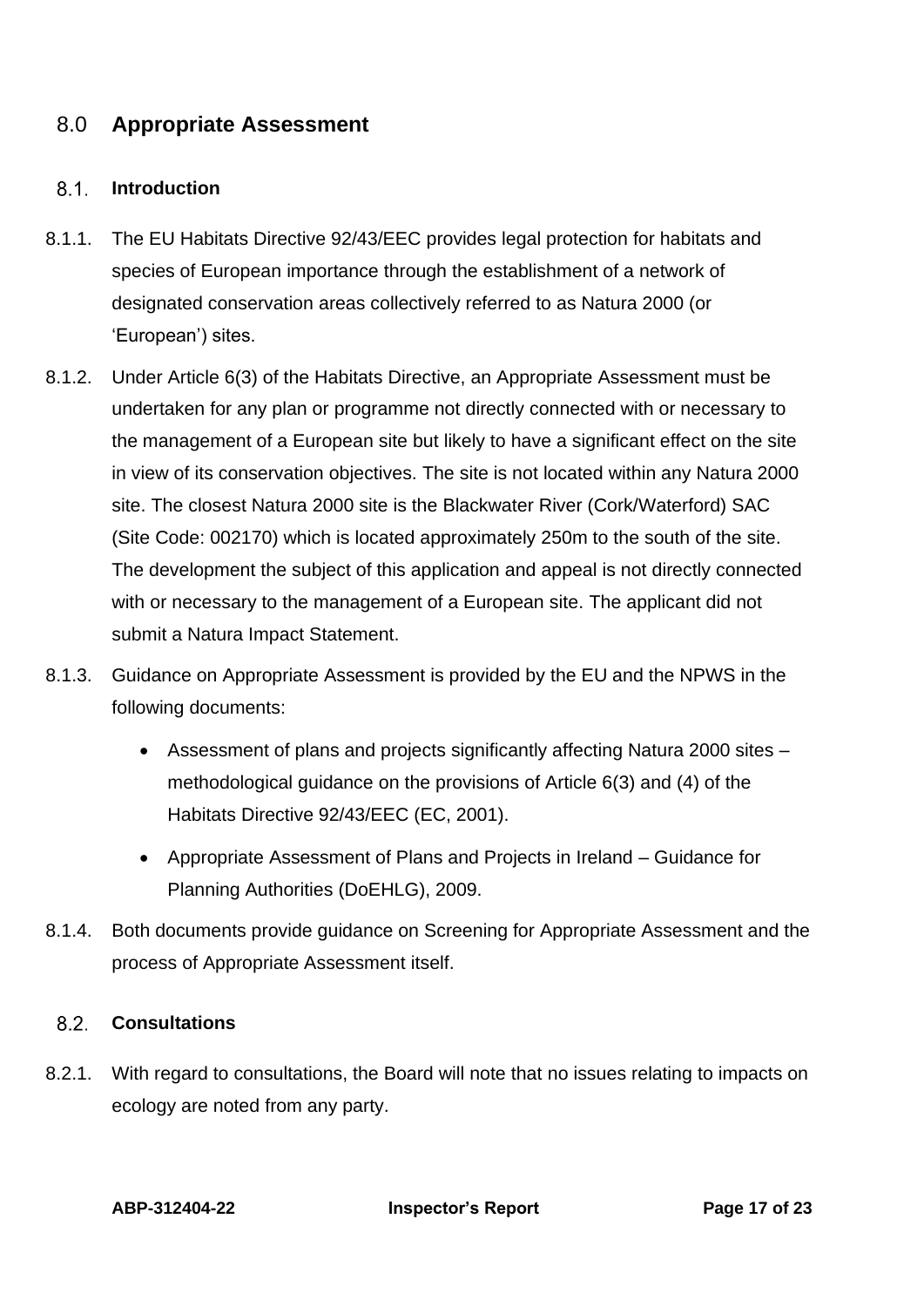#### $8.3.$ **Screening for Appropriate Assessment**

- 8.3.1. The applicant did not prepare an Appropriate Assessment Screening Report as part of the subject application. The site is not located within any designated site. The closest Natura 2000 site is the Blackwater River (Cork/Waterford) SAC (Site Code: 002170) which is located approximately 250m to the south of the site. In terms of AA, the Board will note that the development is not directly connected or necessary to the management of a European Site. The Blackwater River (Cork/Waterford) SAC (Site Code: 002170) is the only 2 Natura 2000 Sites occurring within a 15km radius of the site.
- 8.3.2. While a connection to the Natura 2000 site is not obvious, I did note that there is a small ditch to the north of the site, along the N72. This ditch turns south along the eastern boundary of the site for a short distance towards the farmyard buildings. I could not locate a connection between this ditch and a further small watercourse, approximately 100m to the east of the site, which flows from the N72 in a southerly direction towards a larger drainage system, approximately 275m to the south-east of the site. This larger drainage system connects to the River Blackwater. As such, I consider it reasonable to assessment the potential AA impacts associated with the proposed house.

#### $8.4.$ **Qualifying Interests for Natura 2000 Sites within Zone of Influence**

8.4.1. The subject development site located within a rural environment and within 250m of the Blackwater River (Cork/Waterford) SAC which lies to the south of the site. The appeal site comprises a greenfield site which forms part of a larger farm holding and is located to the south of the N72. The site is not located within any designated site. The site does not appear to contain any of the habitats or species associated with any Natura 2000 site.

| <b>European Site</b>    | <b>Qualifying Interests</b>                       |
|-------------------------|---------------------------------------------------|
| <b>Blackwater River</b> | Estuaries [1130]                                  |
| (Cork/Waterford) SAC    | Mudflats and sandflats not covered by seawater at |
| (Site Code: 002170)     | low tide [1140]                                   |
|                         | • Perennial vegetation of stony banks [1220]      |

8.4.2. The following table sets out the qualifying interests for the identified Natura site: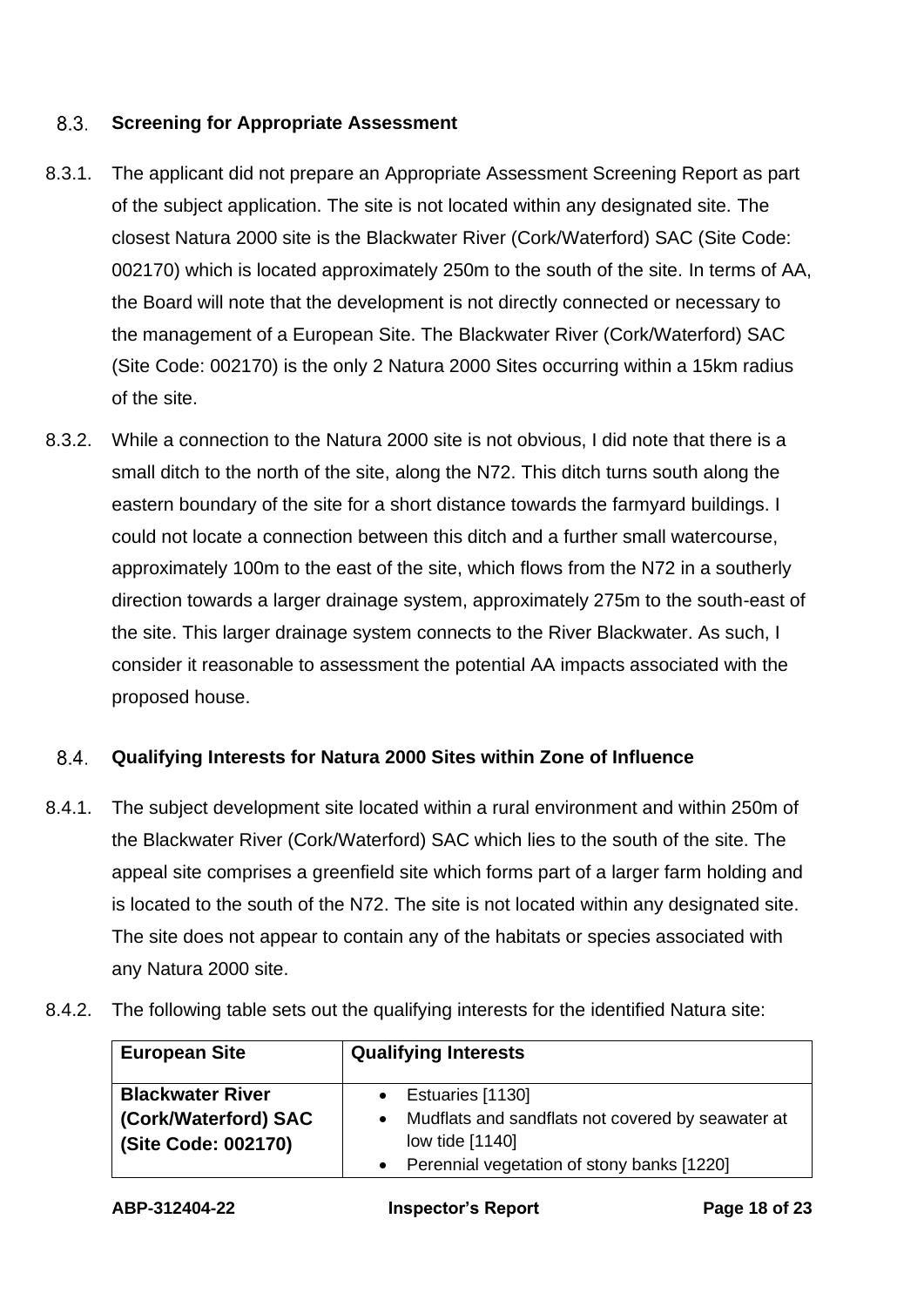| Located approx. 250m to<br>the South of the site | Salicornia and other annuals colonising mud and<br>$\bullet$<br>sand [1310]<br>Atlantic salt meadows (Glauco-Puccinellietalia<br>$\bullet$<br>maritimae) [1330]<br>Mediterranean salt meadows (Juncetalia maritimi)<br>$\bullet$<br>[1410]<br>Water courses of plain to montane levels with the<br>$\bullet$<br>Ranunculion fluitantis and Callitricho-Batrachion<br>vegetation [3260]<br>Old sessile oak woods with Ilex and Blechnum in<br>$\bullet$<br>the British Isles [91A0]<br>Alluvial forests with Alnus glutinosa and Fraxinus<br>$\bullet$ |
|--------------------------------------------------|-------------------------------------------------------------------------------------------------------------------------------------------------------------------------------------------------------------------------------------------------------------------------------------------------------------------------------------------------------------------------------------------------------------------------------------------------------------------------------------------------------------------------------------------------------|
|                                                  |                                                                                                                                                                                                                                                                                                                                                                                                                                                                                                                                                       |
|                                                  |                                                                                                                                                                                                                                                                                                                                                                                                                                                                                                                                                       |
|                                                  |                                                                                                                                                                                                                                                                                                                                                                                                                                                                                                                                                       |
|                                                  |                                                                                                                                                                                                                                                                                                                                                                                                                                                                                                                                                       |
|                                                  |                                                                                                                                                                                                                                                                                                                                                                                                                                                                                                                                                       |
|                                                  |                                                                                                                                                                                                                                                                                                                                                                                                                                                                                                                                                       |
|                                                  | excelsior (Alno-Padion, Alnion incanae, Salicion<br>albae) [91E0]                                                                                                                                                                                                                                                                                                                                                                                                                                                                                     |
|                                                  | Margaritifera margaritifera (Freshwater Pearl<br>$\bullet$<br>Mussel) [1029]                                                                                                                                                                                                                                                                                                                                                                                                                                                                          |
|                                                  | Austropotamobius pallipes (White-clawed Crayfish)<br>$\bullet$<br>[1092]                                                                                                                                                                                                                                                                                                                                                                                                                                                                              |
|                                                  | Petromyzon marinus (Sea Lamprey) [1095]<br>$\bullet$                                                                                                                                                                                                                                                                                                                                                                                                                                                                                                  |
|                                                  | Lampetra planeri (Brook Lamprey) [1096]<br>$\bullet$                                                                                                                                                                                                                                                                                                                                                                                                                                                                                                  |
|                                                  | Lampetra fluviatilis (River Lamprey) [1099]<br>$\bullet$                                                                                                                                                                                                                                                                                                                                                                                                                                                                                              |
|                                                  | Alosa fallax fallax (Twaite Shad) [1103]<br>$\bullet$                                                                                                                                                                                                                                                                                                                                                                                                                                                                                                 |
|                                                  | Salmo salar (Salmon) [1106]<br>٠                                                                                                                                                                                                                                                                                                                                                                                                                                                                                                                      |
|                                                  | Lutra lutra (Otter) [1355]<br>$\bullet$                                                                                                                                                                                                                                                                                                                                                                                                                                                                                                               |
|                                                  | Trichomanes speciosum (Killarney Fern) [1421]                                                                                                                                                                                                                                                                                                                                                                                                                                                                                                         |

# **Conservation Objectives:**

8.5.1. The Conservation Objectives for the relevant designated sites are as follows:

| <b>European Site</b>                                                                                                       | <b>Conservation Objectives</b>                                                                                                                                                                                                                                                                                                                                                                                                                                                                      |
|----------------------------------------------------------------------------------------------------------------------------|-----------------------------------------------------------------------------------------------------------------------------------------------------------------------------------------------------------------------------------------------------------------------------------------------------------------------------------------------------------------------------------------------------------------------------------------------------------------------------------------------------|
| <b>Blackwater River</b><br>(Cork/Waterford) SAC<br>(Site Code: 002170)<br>Located approx. 250m to<br>the South of the site | The NPWS has identified a site-specific conservation<br>$\bullet$<br>objective to maintain the favourable conservation<br>condition of the following habitat and species listed as a<br>Qualifying Interest, as defined by a list of attributes and<br>targets:<br>Austropotamobius pallipes (White-clawed<br>$\circ$<br>Crayfish) [1092]<br>Lampetra planeri (Brook Lamprey) [1096]<br>$\circ$<br>Lampetra fluviatilis (River Lamprey) [1099]<br>$\circ$<br>Salmo salar (Salmon) [1106]<br>$\circ$ |
|                                                                                                                            | Estuaries [1130]<br>$\Omega$                                                                                                                                                                                                                                                                                                                                                                                                                                                                        |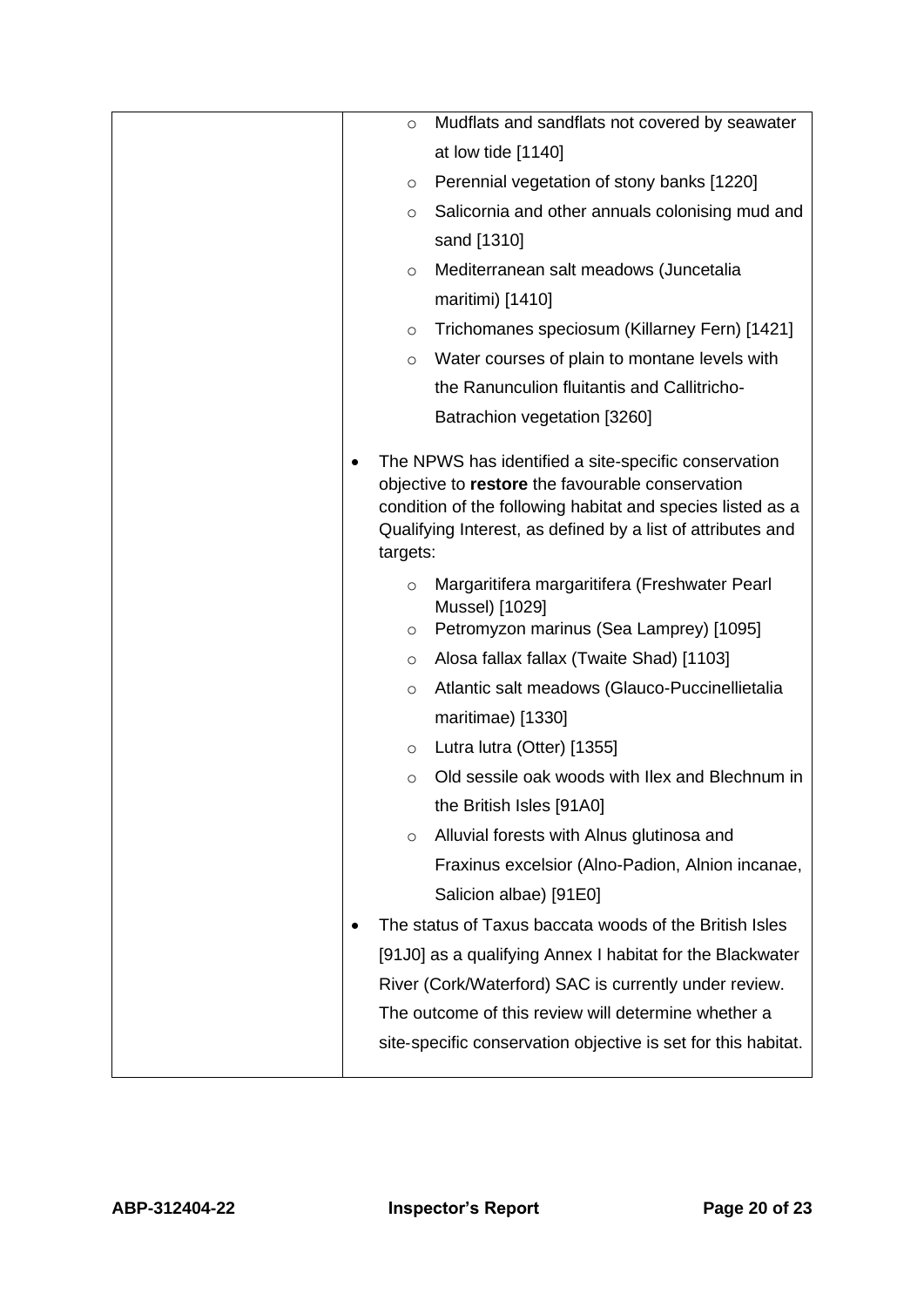#### $8.6.$ **Potential Significant Effects**

- 8.6.1. In terms of an assessment of Significance of Effects of the proposed development on qualifying features of Natura 2000 sites, having regard to the relevant conservation objectives, I would note that in order for an effect to occur, there must be a pathway between the source (the development site) and the receptor (designated sites). As the proposed development site lies outside the boundaries of the European Sites, no direct effects are anticipated. With regard to the consideration of a number of key indications to assess potential effects, the following is relevant:
	- Habitat loss / alteration / fragmentation: The subject site lies at a remove of some 250km from the boundary of any designated site. As such, there shall be no direct loss / alteration or fragmentation of protected habitats within any Natura 2000 site.
	- Disturbance and / or displacement of species: The site lies within a developed environment, being proximate to an established farmyard. No qualifying species or habitats of interest, for which the designated sites are so designated, occur at the site. As the subject site is not located within or immediately adjacent to any Natura 2000 site and having regard to the nature of the construction works proposed, there is little or no potential for disturbance or displacement impacts to species or habitats for which the identified Natura 2000 sites have been designated.
	- Water Quality: The proposed development relates to the construction of a two-storey house on a rural site. The development includes a proposal to install a wastewater treatment system to serve the dwelling. I note that there is a ditch on the northern and eastern side of the proposed development site. The submitted details indicate that a silt fence is to be installed along the eastern and southern boundaries during the construction of the proposed house. There is no indication as to why this silt fence is required, and one may consider it a measure to ensure the protection of the adjacent drainage ditches. As indicated above, I could not determine if there is a connection to the larger ditch to the south-east of the proposed development site which flows into the River Blackwater, however, I would note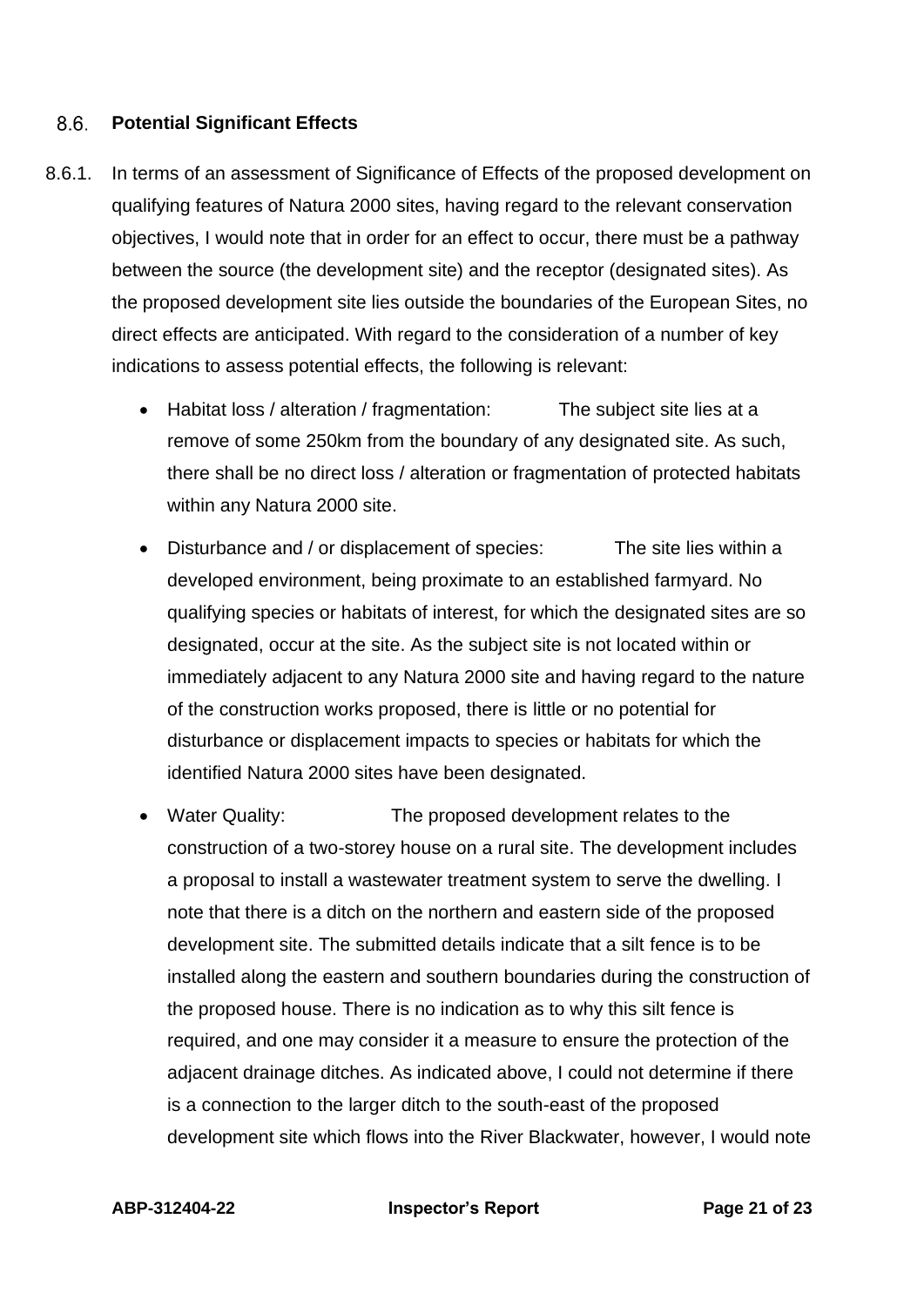that in order to connect to same, the ditch would run immediately adjacent to the farmyard and its associated buildings.

Having regard to the nominal scale of the proposed development, together with the separation distances between the site and the boundary of the SAC, I am generally satisfied that the development, if permitted, is unlikely to impact on the overall water quality of the Blackwater River (Cork/Waterford) SAC (Site Code: 00217).

I am generally satisfied that the potential for likely significant effects on the qualifying interests of the Blackwater River (Cork/Waterford) SAC can be excluded given the distance to the sites, the nature and scale of the development and the context of the site within the existing farmyard.

#### 8.7 **In Combination / Cumulative Effects**

8.7.1. Given the nature of the proposed development, being the construction of a house, I consider that any potential for in-combination effects on water quality in the Blackwater River can be excluded. In addition, I would note that all other projects within the wider area which may influence conditions in the Blackwater River via rivers and other surface water features are also subject to AA.

#### $8.8.$ **Conclusion on Stage 1 Screening:**

8.8.1. I have considered the NPWS website, aerial and satellite imagery, the scale of the proposed works, the nature of the Conservation Objectives, Qualifying and Special Qualifying Interests, the separation distances and I have had regard to the sourcepathway-receptor model between the proposed works and the European Sites. It is reasonable to conclude on the basis of the information available, that the ecology of the species and / or the habitat in question is neither structurally nor functionally linked to the proposal site. There is, therefore, no potential impact pathway connecting the designated site to the development site. The proposed development, either individually or in combination with other plans or projects, would not be likely to have a significant effect on the European Sites identified within the zone of influence of the subject site. As such, and in view of these sites' Conservation Objectives a Stage 2 Appropriate Assessment is not required for these sites.

**ABP-312404-22 Inspector's Report Page 22 of 23**